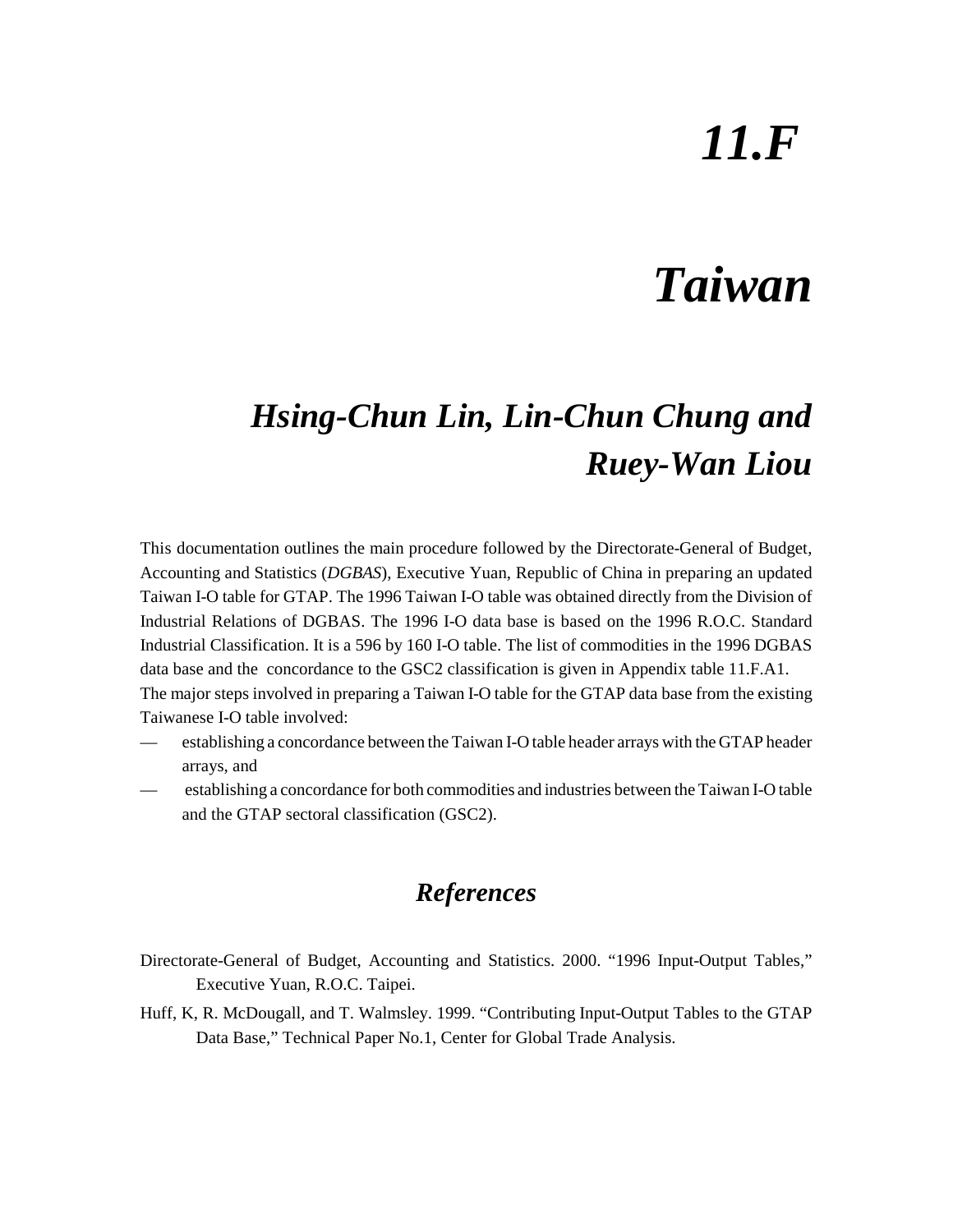### *Appendix*

|  |  | Table 11.F.A1 Commodity Concordance between GTAP GSC2 and 1996 Taiwan I-O |  |  |
|--|--|---------------------------------------------------------------------------|--|--|
|--|--|---------------------------------------------------------------------------|--|--|

| GTAP GSC2                   | 1996 Taiwan I-O (3-digit)         | 1996 Taiwan I-O(5-digit)                              |
|-----------------------------|-----------------------------------|-------------------------------------------------------|
| 01 Paddy rice               | 001 Paddy rice                    | 01020 Services of agricultural<br>machines            |
| 02 Wheat                    |                                   | 00210 Wheat                                           |
| 03 Cereal grains n.e.c.     |                                   | 00230 Corn                                            |
|                             |                                   | 00295 By-products                                     |
| 04 Vegetables, fruit, nuts  | 005 Fruit                         | 00220 Sweet-potatoes                                  |
|                             | 006 Vegetable                     | 01030 Irrigation                                      |
|                             | 007 Other Horticultural Crops     |                                                       |
| 05 Oil seeds                |                                   | 00431 Peanuts                                         |
|                             |                                   | 00439 Misc. crops for oil-making                      |
|                             |                                   | or beverage purpose                                   |
| 06 Sugar cane, sugar beet   | 003 Sugarcane                     |                                                       |
| 07 Plant-based fibers       |                                   | 00441 Raw cotton                                      |
|                             |                                   | 00449 Misc. fiber                                     |
| 08 Crops n.e.c.             |                                   | 00410 Tea leaves                                      |
|                             |                                   | 00420 Tobacco                                         |
|                             |                                   | 00490 Other crops for processing<br>00495 By-products |
| 09 Bovine cattle, sheep and |                                   | 00910 Cattle                                          |
| goats, horses               |                                   | 01010 Services of draft animals                       |
|                             |                                   | 01090 Other agricultural services                     |
| 10 Animal products n.e.c.   | 008 Hogs                          | 00940 Eggs                                            |
|                             |                                   | 00951 Chickens                                        |
|                             |                                   | 00959 Other poultry                                   |
|                             |                                   | 00960 Honey                                           |
|                             |                                   | 00990 Other livestock, hunting<br>prod. & by-products |
|                             |                                   | 01840 Animal hide & skins                             |
| 11 Raw milk                 |                                   | 00930 Milk                                            |
| 12 Wool, silk-worm cocoons  |                                   | 00920 Wool & hair, unkempt                            |
| 13 Forestry                 | 011 Forestry                      |                                                       |
| 14 Fishing                  | 012 Fisheries                     |                                                       |
| 15 Coal                     | 013 Coal                          |                                                       |
| 16 Oil                      |                                   | 01410 Crude oil                                       |
|                             |                                   | 01440 Exploration expense                             |
| 17 Gas                      |                                   | 01420 Natural gas                                     |
|                             |                                   | 01430 Geothermal energy                               |
| 18 Minerals n.e.c.          | 015 Metallic Minerals<br>016 Salt |                                                       |
|                             | 017 Other Non-Metallic Minerals   |                                                       |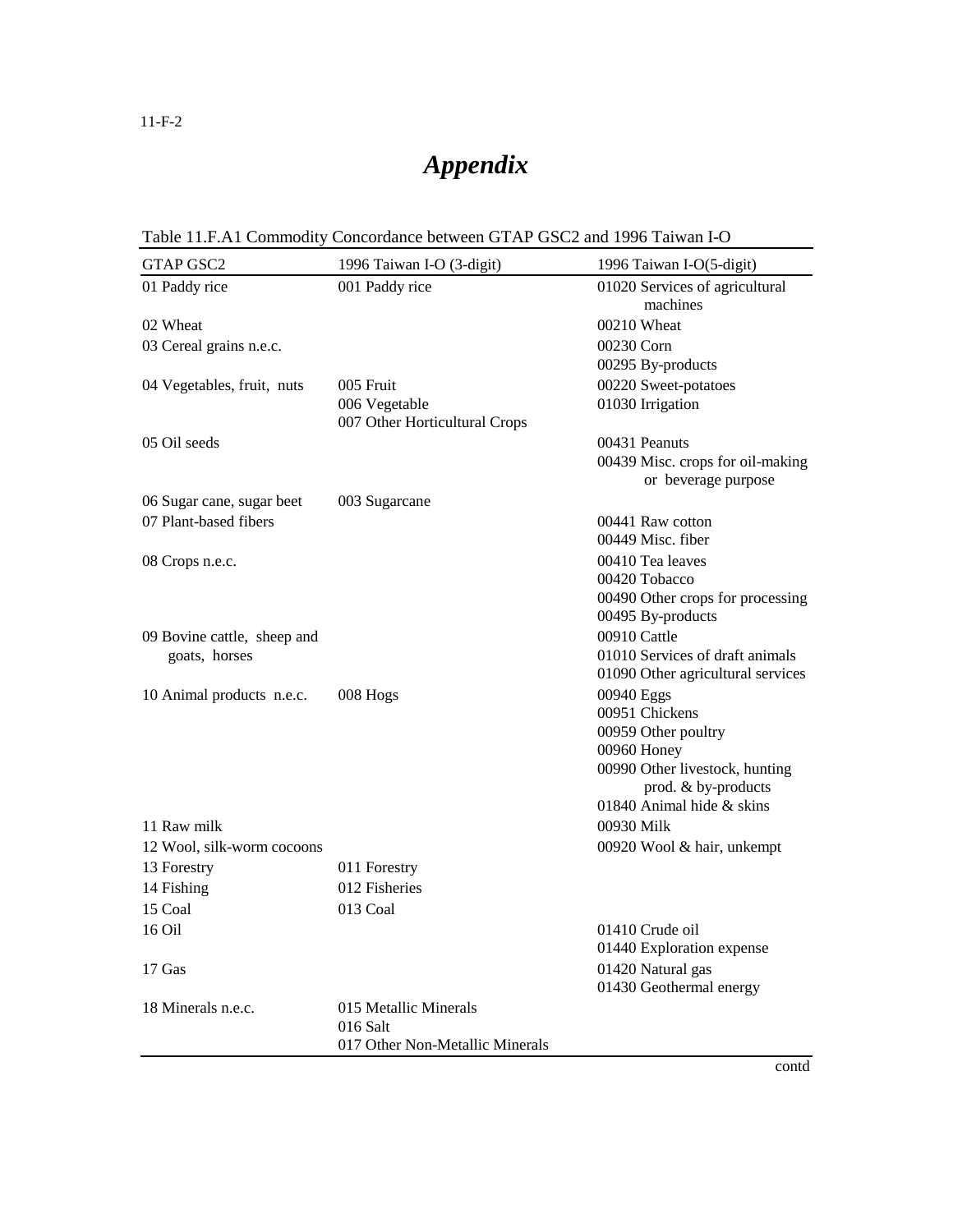| <b>GTAP GSC2</b>                                      | 1996 Taiwan I-O (3-digit)                                                                                                                                                                                                   | 1996 Taiwan I-O(5-digit)                                                                                                              |
|-------------------------------------------------------|-----------------------------------------------------------------------------------------------------------------------------------------------------------------------------------------------------------------------------|---------------------------------------------------------------------------------------------------------------------------------------|
| 19 Bovine cattle, sheep, goat,<br>horse meat products |                                                                                                                                                                                                                             | 01820 Beef<br>01830 Other meat<br>01895 By-products                                                                                   |
| 20 Meat products n.e.c.                               |                                                                                                                                                                                                                             | 01810 Pork<br>02430 Canned meat & fish<br>02520 Frozen vegetables & fruit<br>03010 Processed fish & meat<br>(exclude canned & frozen) |
| 21 Vegetable oils and<br>22 Dairy products            | fats 019 Edible Oil & Fat By-Products<br>028 Dairy products                                                                                                                                                                 |                                                                                                                                       |
| 23 Processed rice                                     | 021 Rice                                                                                                                                                                                                                    |                                                                                                                                       |
| 24 Sugar                                              | 022 Sugar                                                                                                                                                                                                                   |                                                                                                                                       |
| 25 Food products n.e.c.                               | 020 Flour<br>023 Animal feeds<br>024 Canned foods (excluding 02430)<br>025 Frozen foods (excluding 02520)<br>027 Seasonings<br>029 Sugar confectionery & bakery<br>products<br>030 Misc. food products<br>(excluding 03010) |                                                                                                                                       |
| 26 Beverages and tobacco<br>products                  | 031 Non-Alcoholic Beverages<br>032 Alcoholic Beverages<br>033 Tobacco                                                                                                                                                       |                                                                                                                                       |
| 27 Textiles                                           | 034 Cotton & Cotton Fabrics<br>035 Wool & Worsted Fabrics<br>036 Artificial Fabrics<br>037 Knitted Fabrics<br>038 Other Fabrics & Fabric Products<br>039 Printing, Dyeing & Finishing                                       |                                                                                                                                       |
| 28 Wearing apparel                                    | 040 Tatted Garments<br>041 Knitted Garments<br>042 Fabric Products, Wearing<br>Apparel & Accessories                                                                                                                        |                                                                                                                                       |
| 29 Leather products                                   | 043 Leather<br>044 Leather Footwear<br>045 Other Leather Products                                                                                                                                                           |                                                                                                                                       |
| 30 Wood products                                      | 046 Lumber<br>047 Plywood<br>048 Wood, Bamboo & Rattan Products                                                                                                                                                             |                                                                                                                                       |
| 32 Petroleum, coal<br>products                        | 066 Petroleum Refining Products<br>067 Coal Products                                                                                                                                                                        |                                                                                                                                       |

Table 11.F.A1 Commodity Concordance between GTAP GSC2 and 1996 Taiwan I-O (continued)

contd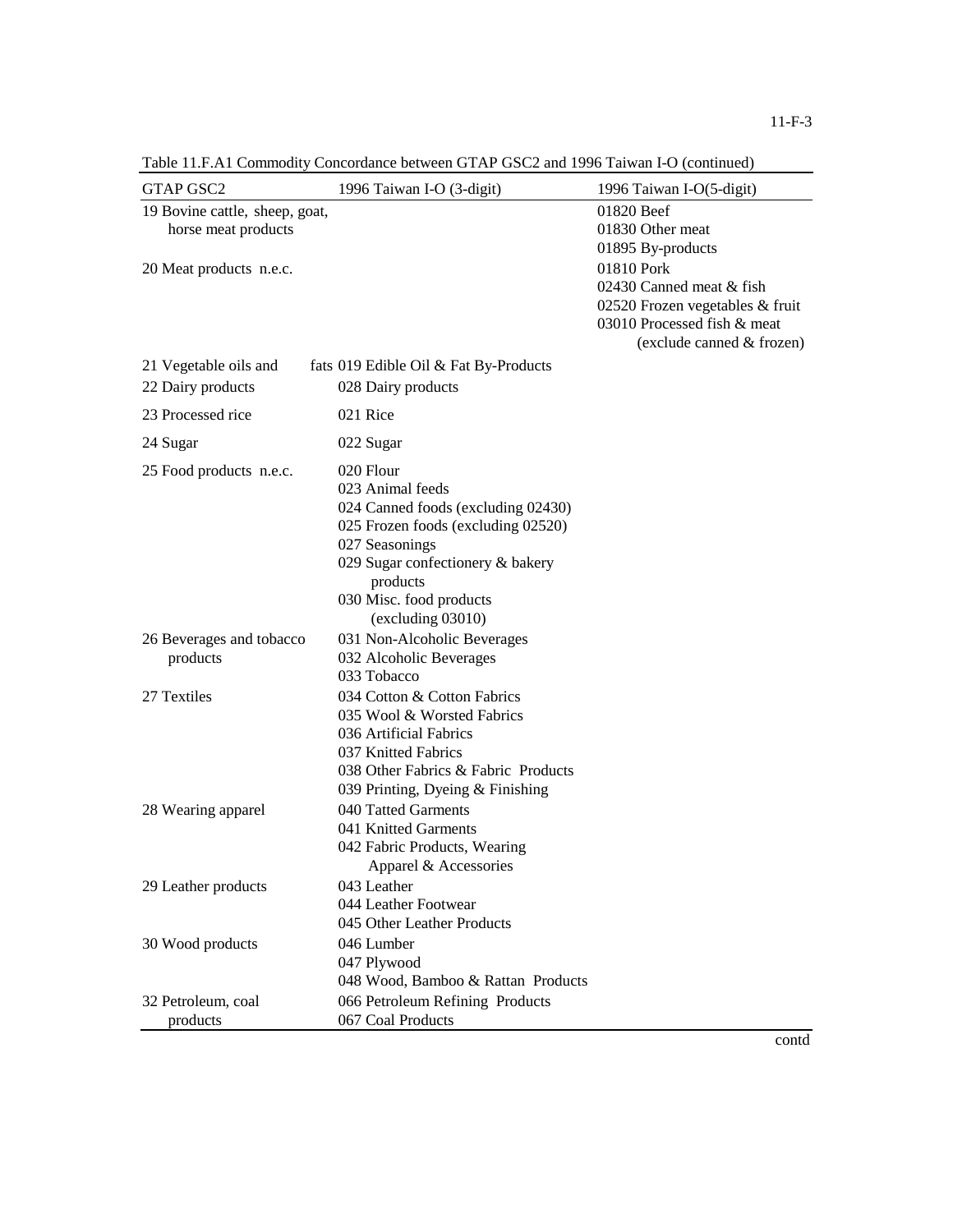#### 11-F-4

Table 11.F.A1 Commodity Concordance between GTAP GSC2 and 1996 Taiwan I-O (continued)

| <b>GTAP GSC2</b>                               | Table 11.1. AT Commodity Concordance between GTAP GSC2 and 1990 Tarwall I-O (Continued)<br>1996 Taiwan I-O (3-digit) | 1996 Taiwan I-O(5-digit) |
|------------------------------------------------|----------------------------------------------------------------------------------------------------------------------|--------------------------|
| 33 Chemical, rubber, plastic                   | 054 Other Industrial Chemicals                                                                                       |                          |
| products                                       | 055 Petrochemical Raw Materials                                                                                      |                          |
|                                                | 056 Chemical Fertilizers                                                                                             |                          |
|                                                | 057 Synthetic Fibers                                                                                                 |                          |
|                                                | 058 Other Artificial Fibers                                                                                          |                          |
|                                                | 059 Plastics (Synthetic Resins)                                                                                      |                          |
|                                                | 060 Other Chemical Materials                                                                                         |                          |
|                                                | 061 Coatings                                                                                                         |                          |
|                                                | 062 Medicines                                                                                                        |                          |
|                                                | 063 Pesticides and Herbicides                                                                                        |                          |
|                                                | 064 Synthetic Detergents and Washing                                                                                 |                          |
|                                                | Preparations and Cosmetics<br>065 Misc. Chemical Manufactures                                                        |                          |
|                                                | 068 Rubber & Rubber Products                                                                                         |                          |
|                                                | 069 Plastic footwear                                                                                                 |                          |
|                                                | 065 Misc. Chemical Manufactures                                                                                      |                          |
|                                                |                                                                                                                      |                          |
|                                                | 068 Rubber & Rubber Products<br>069 Plastic footwear                                                                 |                          |
|                                                | 070 Other Plastic Products                                                                                           |                          |
|                                                | 071 Ceramics                                                                                                         |                          |
| 34 Mineral products n.e.c.                     |                                                                                                                      |                          |
|                                                | 072 Glass & Glass Products                                                                                           |                          |
|                                                | 073 Cement<br>074 Cement Products                                                                                    |                          |
|                                                | 075 Misc. Non-Metallic                                                                                               |                          |
|                                                |                                                                                                                      |                          |
| 35 Ferrous metals                              | 076 Pig Iron & Crude Steel<br>077 Primary Iron & Steel Products                                                      |                          |
| 36 Metals n.e.c.                               | 078 Aluminum                                                                                                         |                          |
|                                                | 079 Miscellaneous Metals                                                                                             |                          |
| 37 Metal products                              | 080 Metallic Products for Household<br>Use                                                                           |                          |
|                                                | 081 Metallic Hand Tools                                                                                              |                          |
|                                                | 082 Iron and Steel Products                                                                                          |                          |
|                                                | 083 Aluminum Products                                                                                                |                          |
|                                                | 084 Misc. Metallic Products                                                                                          |                          |
|                                                | 085 Surface Treating of Metal Products                                                                               |                          |
| 38 Motor vehicles and parts                    | 107 Motor Vehicle                                                                                                    |                          |
| 39 Transport equipment n.e.c. 106 Shipbuilding |                                                                                                                      |                          |
|                                                | 108 Motorcycles                                                                                                      |                          |
|                                                | 109 Bicycles                                                                                                         |                          |
|                                                | 110 Other Transport Equipment                                                                                        |                          |
| 40 Electronic equipment                        | 096 Computer Products                                                                                                |                          |
|                                                | 097 Computer Peripheral Equipment                                                                                    |                          |
|                                                | 098 Data Storage Media                                                                                               |                          |
|                                                | 099 Computer Components                                                                                              |                          |
|                                                | 100 Video and Radio Electronic                                                                                       |                          |
|                                                | Products                                                                                                             |                          |
|                                                | 101 Communication Apparatus                                                                                          |                          |
|                                                | 102 Electronic Tube                                                                                                  |                          |
|                                                | 103 Semi-conductors                                                                                                  |                          |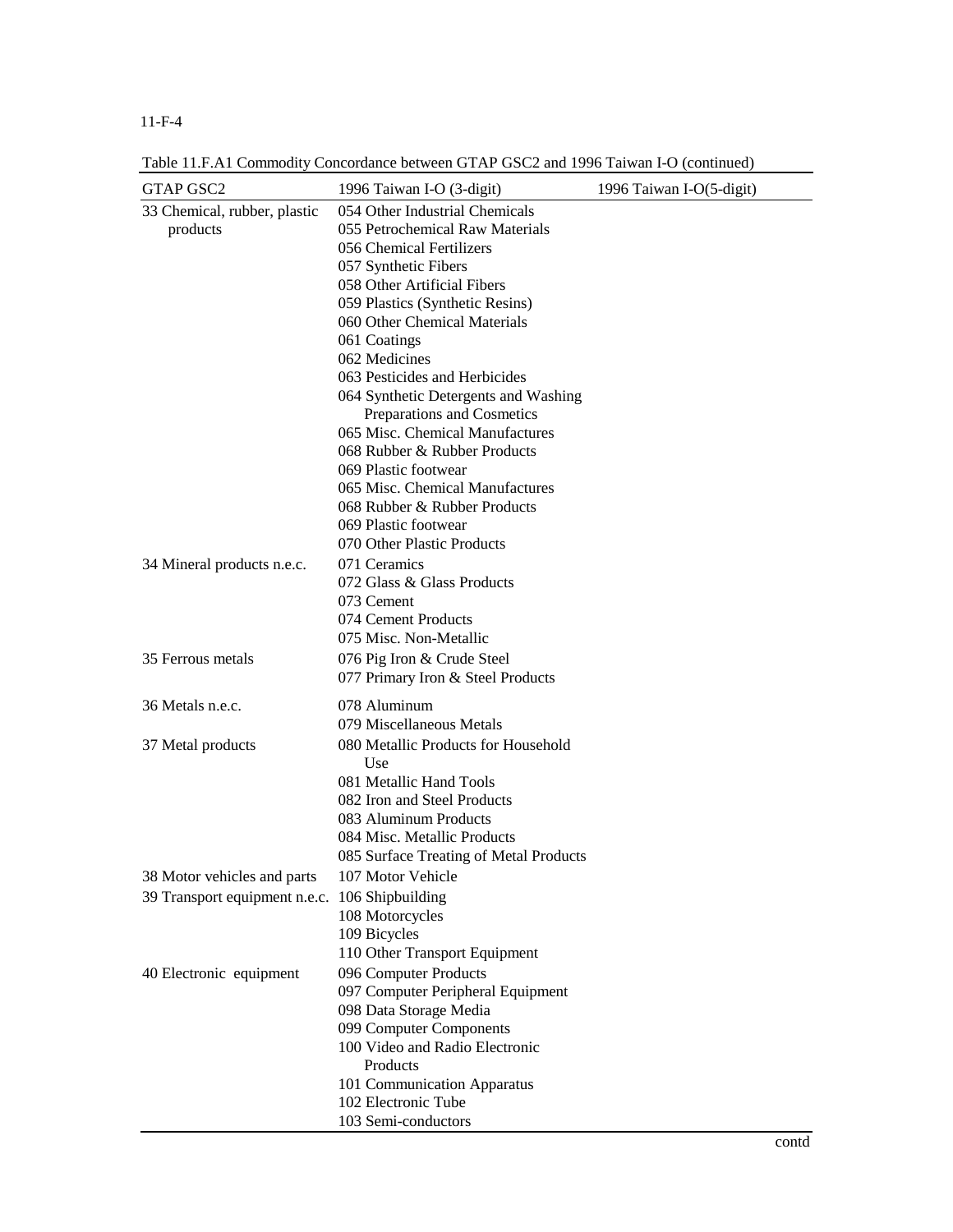| <b>GTAP GSC2</b>                    | 1996 Taiwan I-O (3-digit)                       | 1996 Taiwan I-O(5-digit)  |
|-------------------------------------|-------------------------------------------------|---------------------------|
| 41 Machinery and equipment          | 086 General Industrial Machinery                |                           |
| n.e.c.                              | 087 Metal Processing Machinery                  |                           |
|                                     | 088 Industrial Machinery                        |                           |
|                                     | 089 Other Machinery                             |                           |
|                                     | 090 Machinery Parts, Repair &                   |                           |
|                                     | Maintenance                                     |                           |
|                                     | 091 Household Electrical Appliances             |                           |
|                                     | 092 Lighting Equipment                          |                           |
|                                     | 093 Power Generation, Transmission              |                           |
|                                     | and Distribution Machinery                      |                           |
|                                     | 094 Wires & Cables                              |                           |
|                                     | 095 Other Electrical Materials                  |                           |
|                                     | 111 Precision Instruments & Apparatus           |                           |
| 42 Manufactures n.e.c.              | 049 Non-Metallic Furniture                      |                           |
|                                     | 112 Education & Entertainment Articles          |                           |
|                                     | 113 Other Manufactures                          |                           |
| 43 Electricity                      | 114 Electricity                                 |                           |
| 44 Gas manufacture,<br>distribution | $115$ Gas                                       |                           |
| 45 Water                            | 116 City Water, Steam & Hot Water               |                           |
| 46 Construction                     | 117 Residential Building Construction           |                           |
|                                     | 118 Nonresidential Building                     |                           |
|                                     | Construction                                    |                           |
|                                     | 119 Public Works                                |                           |
|                                     | 120 Other Construction                          |                           |
| 47 Trade                            | 121 Wholesale Trade                             | 16020 Scrap & second-hand |
|                                     | 122 Retail Trade                                | goods                     |
|                                     | 123 Foreign Trade                               |                           |
|                                     | 124 Food & Beverage Services                    |                           |
|                                     | 138 Hotel Services                              |                           |
|                                     | 156 Vehicles Services                           |                           |
|                                     | 157 Other Repair Services                       |                           |
| 48 Transport n.e.c.                 | 125 Railway Transportation                      |                           |
|                                     | 126 Other Land Transportation                   |                           |
|                                     | 129 Services Incidental to Transport            |                           |
|                                     | 130 Travel Agency Services                      |                           |
|                                     | 131 Warehousing                                 |                           |
| 49 Water transport                  | 127 Water Transportation                        |                           |
| 50 Air transport                    | 128 Air Transportation                          |                           |
| 51 Communication                    | 132 Postal Services<br>133 Telegram & Telephone |                           |
| 52 Financial services               | 134 Finance                                     |                           |
| n.e.c.                              | 135 Security & Future                           |                           |
| 53 Insurance                        | 136 Insurance                                   |                           |

Table 11.F.A1 Commodity Concordance between GTAP GSC2 and 1996 Taiwan I-O (continued)

contd